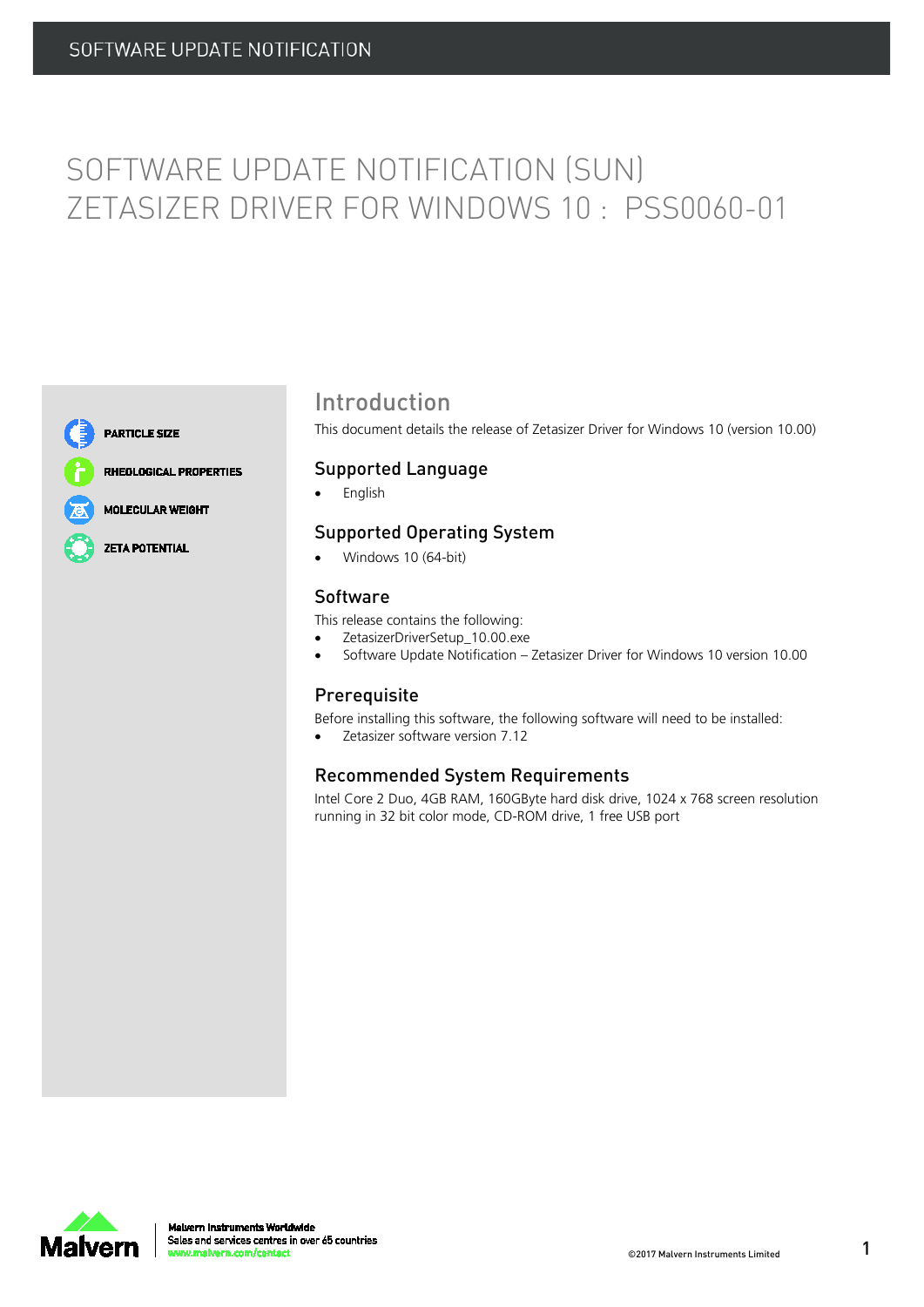### Installation

It is assumed that you have Administrator rights for the computer. This is required by the installation process. For Zetasizer Series software, Windows 10 will not allow an installation if the user does not have administrator access. This is in line with Microsoft's Logo policy and is standard practice.

Before installation of the software, the instrument must be switched off and disconnected from the USB connector of the PC.

### Installation Instructions

Before installing this software, please ensure the following:

- Zetasizer software version 7.12 has been installed
- Zetasizer software version 7.12 is not running
- PC is not connected to the instrument via USB cable.

During the installation of the USB drivers you may be prompted multiple times with the message shown i[n Figure 1.](#page-1-0)



#### **Figure 1: Install USB window**

<span id="page-1-0"></span>This warning can safely be ignored as the software installation has been fully tested on Windows 10. Press "Install" to continue installation of the USB drivers.

### Uninstallation

The software can be uninstalled using the standard Add/Remove feature in the Windows Control Panel.